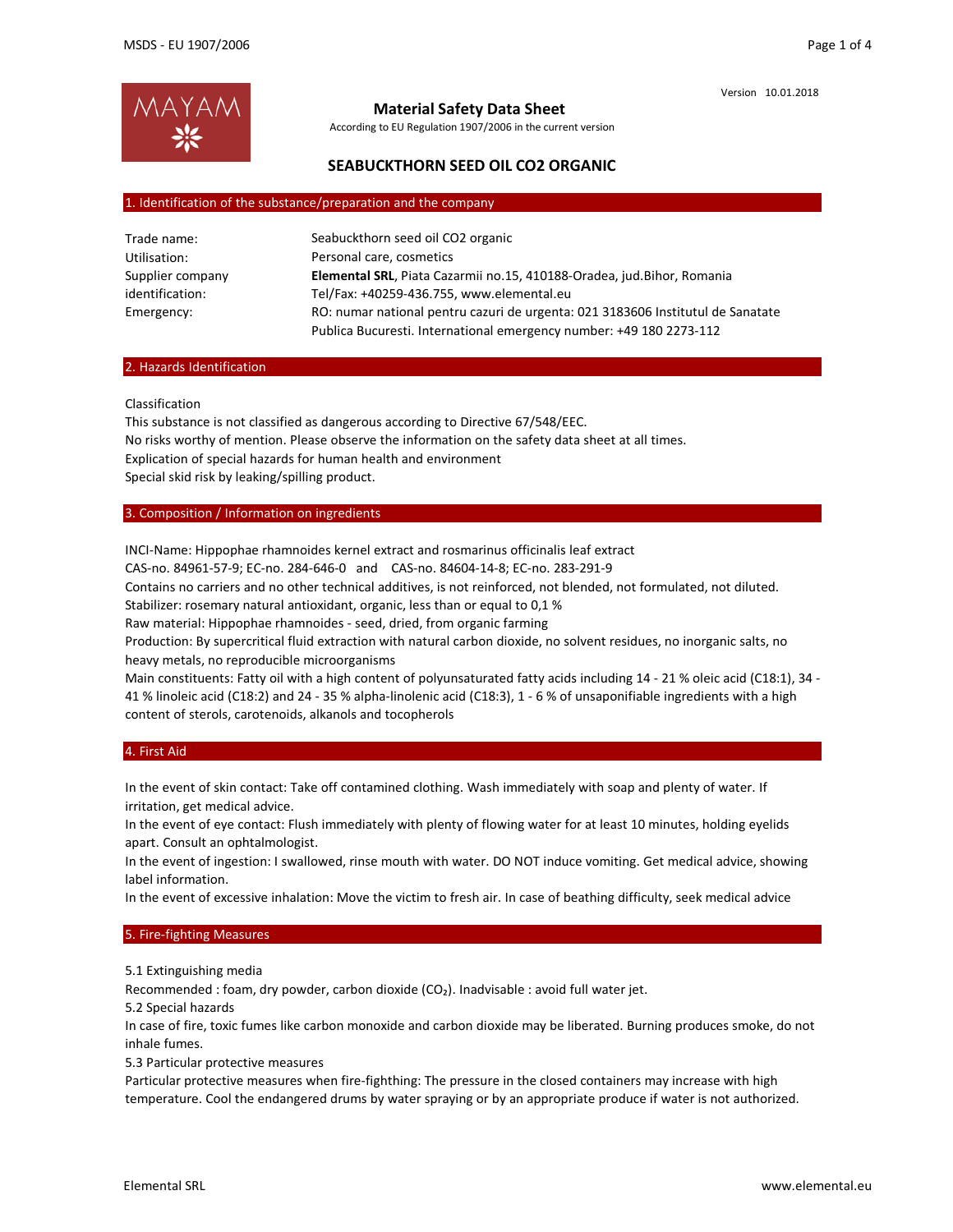

## **Material Safety Data Sheet**

According to EU Regulation 1907/2006 in the current version

# **SEABUCKTHORN SEED OIL CO2 ORGANIC**

5.4 Advice for firefighters

Move undamaged containers from immediate hazard area if it can be done safely. Use suitable breathing apparatus. Regard to self protection.

### 6. Accidental release measures:

6.1 Individual precautions

Remove all sources of ignition (Avoid all flammable sources. Do not smoke.) Provide adequate ventilation. Give a warning to people in the hazardous area. Wear personal protection equipment. Avoid contact with eyes.

6.2 Precautions for environmental conservation

Stop the substance to enter into drains and groundwater. Prevent spreading over a wide area.

6.3 Cleaning methods

Limit the dispersion of the product. Absorb the liquid with an inert absorbent, such as oil or sand. Wash with a grease extractor. Get rid of the duster and sponges used, according to local regulations.

### 7. Handling and Storage

7.1 Handling

Advice on safe handling: Avoid contact with skin and eyes, concentrated extracts should not be swallowed.

Wear splash goggles and oilresistent gloves

7.2 Storage

Requirements for storage rooms and vessels: no special measures necessary

Further information on storage conditions: keep dark and dry, avoid heat

## 8. Exposure Controls and Personal Protection

8.1 Control parameters

No data available.

8.2 Exposure controls

Follow usual hygiene rules. Wash hands after handling the product. Keep away from food and beverages. Provide accessible fire‐extinguisher.

Respiratory protection: Generally unecessary in a well-ventillated area. If ventilation is insufficient, respiratory protection must be worn. For pulverulent products, the wearing of a mask is recommended.

Hand protection: When handling chemical substances, chemical protective gloves must be worn with CE label including a four digit code. German Industry Norms (DIN) / European Norms (EN): EN 374

Eye protection: The wearing of adequate safety glasses is advised. Prescription glasses do not qualify as safety glasses. Contact lenses users should wear prescription and safety glasses while using the product.

Skin protection: Wear personal safety equipment. Handle the product with care.

## 9. Physical and Chemical Properties

9.1 General information Physical state: liquid oil at room temperature Colour: orange Odour: characteristic 9.2 Health, security and environmental information pH value: not applicable Flash point: > 65 °C closed cup Density (at 20 °C): 0.910-0.930  $g/cm<sup>3</sup>$  pycnometer Water solubility: (at 20 °C) unsoluble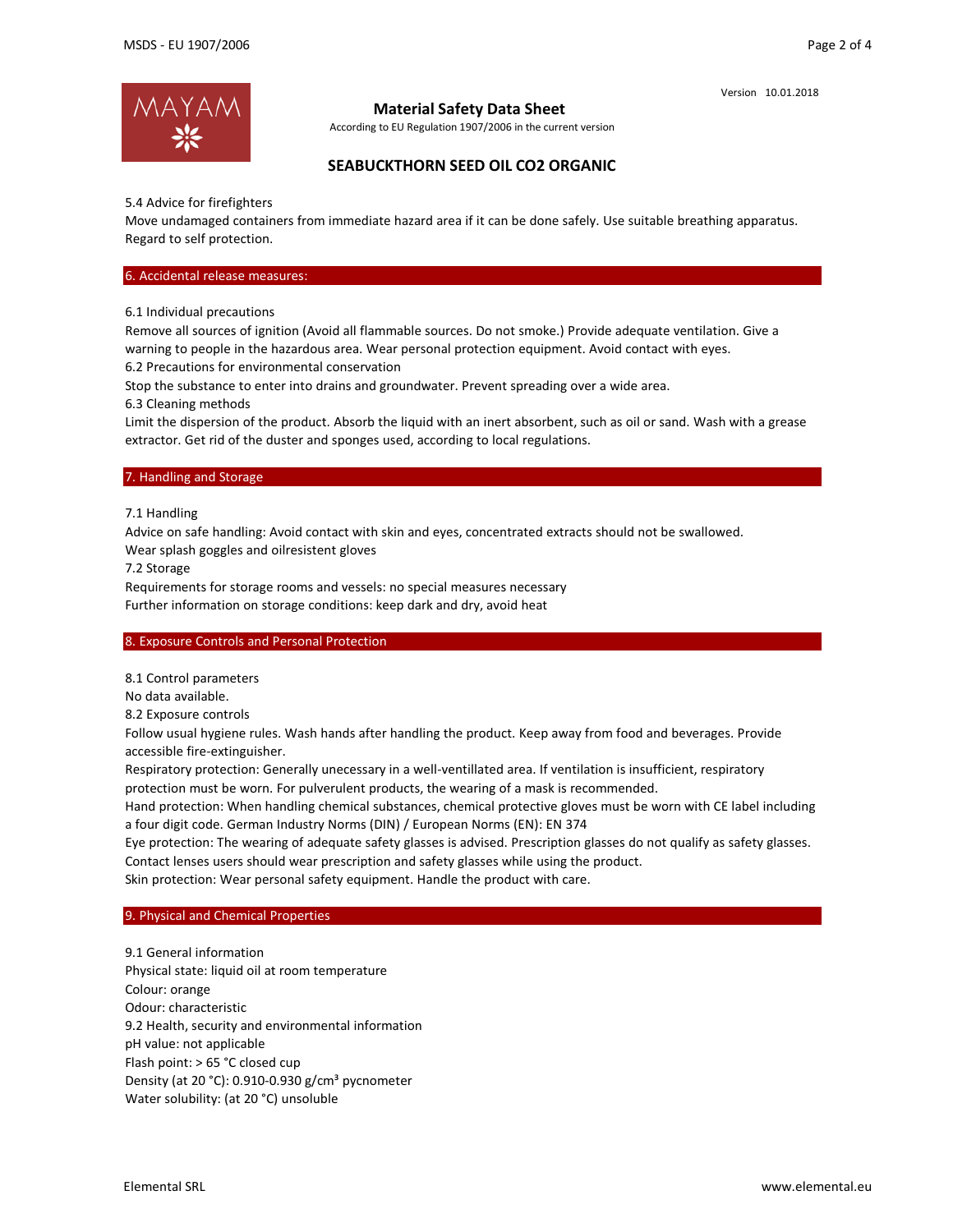

## **Material Safety Data Sheet**

According to EU Regulation 1907/2006 in the current version

# **SEABUCKTHORN SEED OIL CO2 ORGANIC**

Solubility in other solvents: good soluble in fat phases Solvent content: no solvent residues

#### 10. Stability and Reactivity

10.1 Condition to avoid

Excessive heat, open flames or other sources of ignotion. This product is stable at room temperature.

10.2 Material to avoid or incompatible: strong acids, alkali or oxidizing agents

10.3 Dangerous decomposition products

No dangerous decomposition product known, if used according to specifications.

### 11. Toxicological Information

Acute toxicity

According to our knowledge, the chemical, physical and toxicological properties have not been examined extensively. IARC: No component of this product present at levels greater than or equal to 0.1% is identified as probable, possible or confirmed human carcinogen by IARC.

#### 12. Ecological Information

Avoid any pollution of soil, ground and surface waters. Biodegradability not determined.

Ecotoxicity: No data for ecological evaluation on hand. Under appropriate use there are no ecological problems to expect.

Further information: no heavy metals and inorganic components

#### 13. Disposal Considerations

Dispose of or recycle waste material in accordance with local and EC environmental regulations. Air emission : avoid. Wastewater disposal : avoid. Release into natural environment: avoid Contaminated packaging: in accordance with valid regulations

### 14. Transport Information

Transport : no dangerous good in the sense of the transport regulations

#### 15. Additional Regulatory Information

Additional advice on labelling: The product does not require special labelling according to the regulation 67/548/EEC. National regulatory information

Water contaminating class (D): not water contaminating

### 16. Other Information

Disclaimer:

This material safety data sheet does not constitute a guarantee of the properties of the product and is not a contractual legal report. The information is given in good faith on the basis of our best knowledge of the product at the indicated time. However, we cannot accept responsibility or liability for any consequences arising from its use, no warranty for correctness and completeness is given. We caution the users against the incurred possible risks when the product is used at other ends than the use for which it was initially planned. It is the user's responsibility during